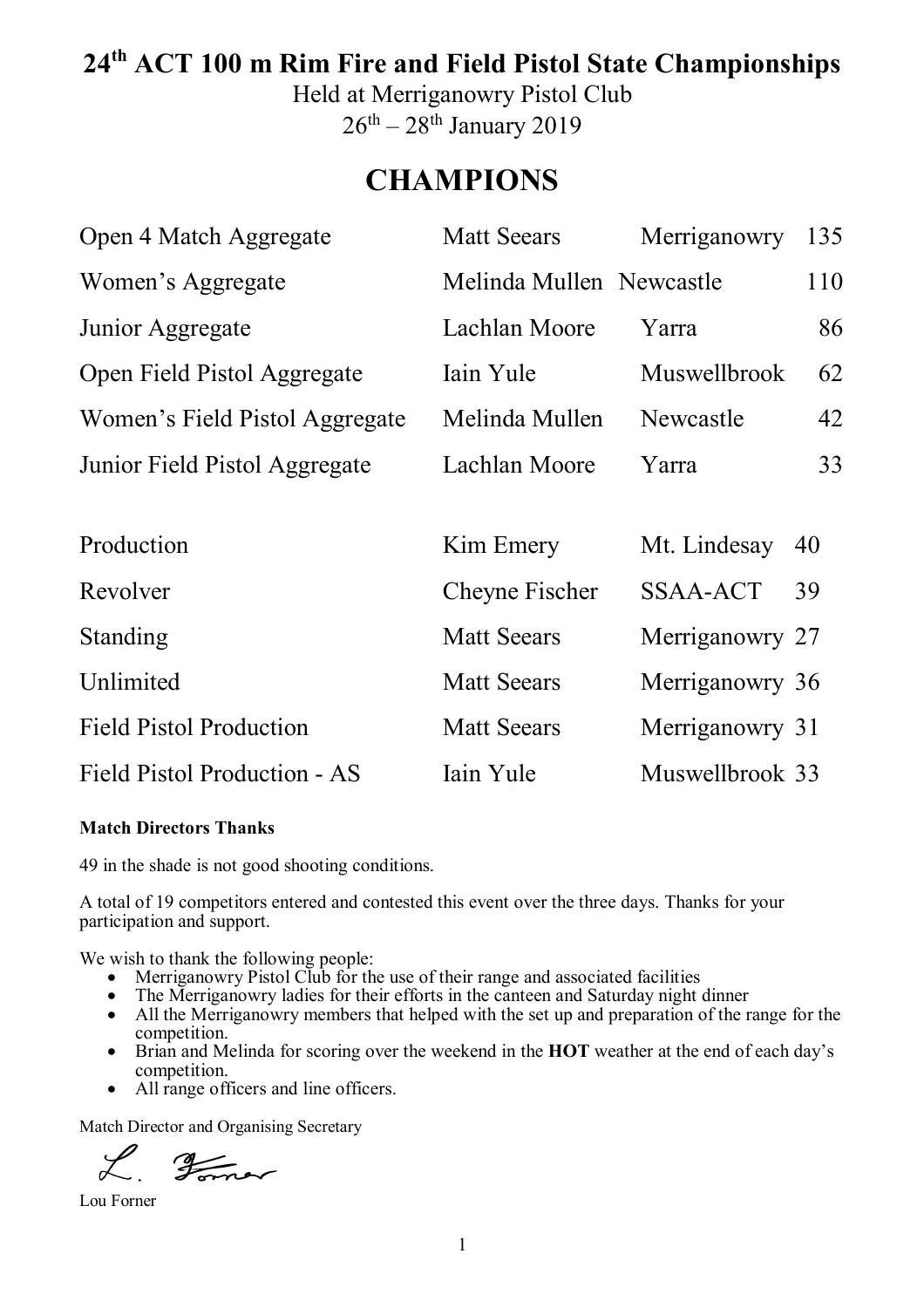### **100m Open Aggregate**

| Aggregate | <b>Top Surname</b> | <b>Name</b>  | <b>Club</b>         | Prod | Rev | <b>Stand</b> | Unlim |
|-----------|--------------------|--------------|---------------------|------|-----|--------------|-------|
| 135       | Seears             | Matt         | Merriganowry        | 36   | 36  | 27           | 36    |
| 133       | Emery              | Kim          | Mt. Lindesay        | 40   | 37  | 25           | 31    |
| 131       | Arden              | Mick         | Euroa               | 39   | 38  | 24           | 30    |
| 130       | Yule               | lain         | <b>Muswellbrook</b> | 40   | 31  | 25           | 34    |
| 126       | Fischer            | Cheyne       | SSPC ACT            | 36   | 39  | 21           | 30    |
| 114       | <b>Brown</b>       | Richard      | Kurrajong           | 36   | 34  | 19           | 25    |
| 110       | Mullen             | Melinda      | Newcastle           | 36   | 31  | 19           | 24    |
| 107       | Forner             | Lou          | <b>SSPC ACT</b>     | 39   | 30  | 11           | 27    |
| 86        | Moore              | Lachlan      | Yarra               | 26   | 26  | 17           | 17    |
| 82        | Moore              | James        | Yarra               | 30   | 32  | 7            | 13    |
| 77        | <b>Brann</b>       | John         | Merriganowry        | 21   | 24  | 17           | 15    |
| 76        | Murray             | Kirk         | Merriganowry        | 28   | 17  | 20           | 11    |
| 69        | Marsden            | <b>Brian</b> | Newcastle           | 25   | 26  | 18           | 0     |
| 64        | Rayner             | Jenny        | Merriganowry        | 24   | 15  | 10           | 15    |
| 55        | <b>Baxter</b>      | Glen         | Endeavour           | 9    | 21  | 25           | 0     |
| 44        | Slater             | Gary         | Merriganowry        | 19   | 25  | 0            | 0     |
| 32        | Molluso            | Vince        | Endeavour           | 15   | 6   | 8            | 3     |
| 24        | Violi              | Sam          | Endeavour           | 6    | 4   | 11           | 3     |

## **100m Womens Aggregate**

| <b>Aggregate Top Surname</b> |        | Name    | Club         | Prod | Rev | <b>Stand</b> | Unlim |
|------------------------------|--------|---------|--------------|------|-----|--------------|-------|
| 110                          | Mullen | Melinda | Newcastle    | 36   | -31 | 19           | 24    |
| 64                           | Ravner | Jenny   | Merriganowry | 24   | 15  | 10           | 15    |

## **100m Juniors Aggregate**

|    |                            |         |             | Match Date 26-Jan-19 |     |                 |    |  |  |
|----|----------------------------|---------|-------------|----------------------|-----|-----------------|----|--|--|
|    | Aggregate Top Surname Name |         | <b>Club</b> | Prod                 |     | Rev Stand Unlim |    |  |  |
| 86 | 0 Moore                    | Lachlan | Yarra       | 26.                  | 26. | 17              | 17 |  |  |

BK Mansclen

**Brian Marsden JP AFIEAust.** MS Judge "B"00019 29/01/2019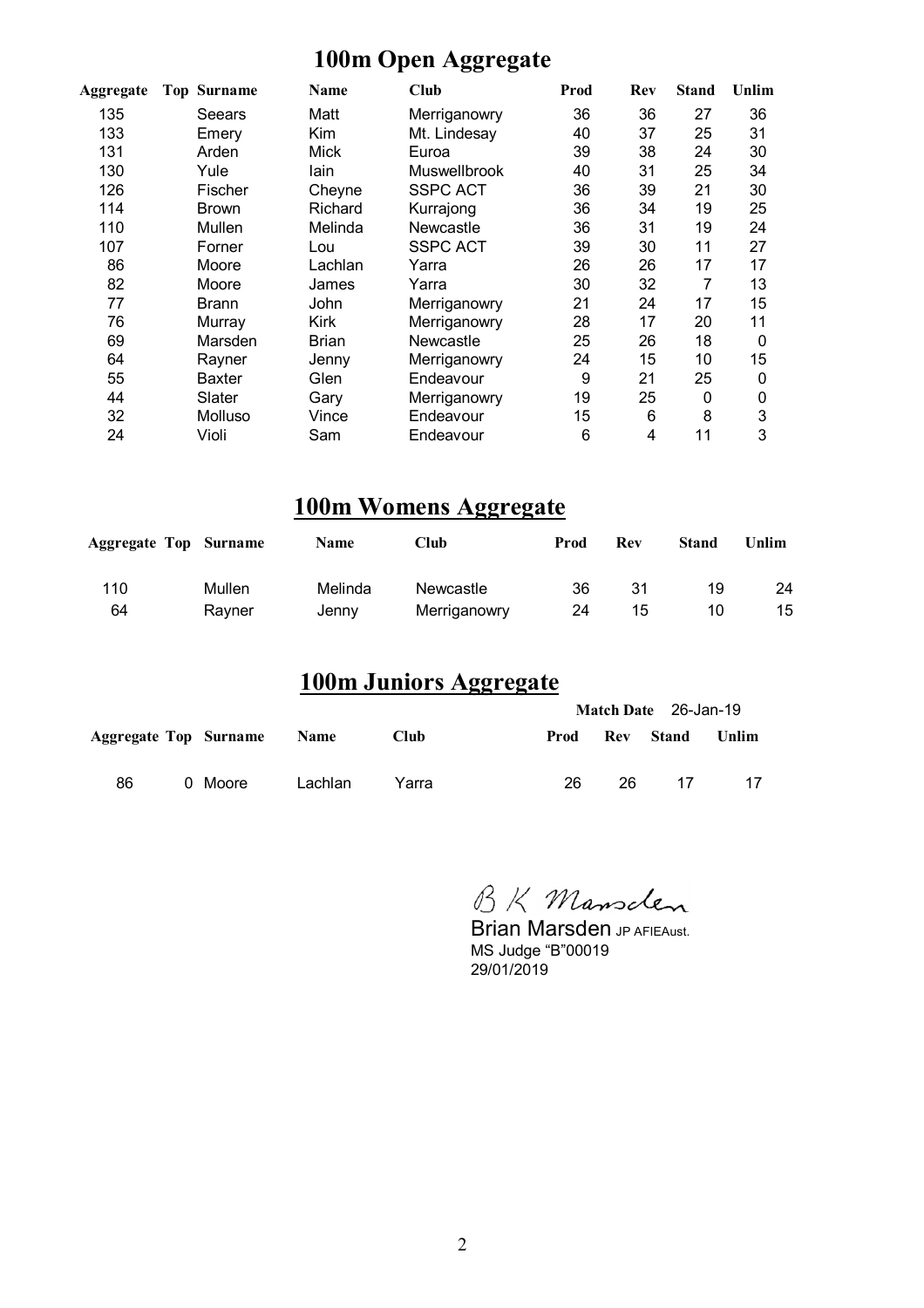## **Field Pistol Aggregate**

| <b>Surname</b><br>Aggregate |               | <b>Name</b>  | Club            | Production | Any Sight |  |
|-----------------------------|---------------|--------------|-----------------|------------|-----------|--|
| 62                          | Yule          | lain         | Muswellbrook    | 29         | 33        |  |
| 62                          | Seears        | Matt         | Merriganowry    | 31         | 31        |  |
| 56                          | Arden         | Mick         | Euroa           | 30         | 26        |  |
| 51                          | Emery         | Kim          | Mt. Lindesay    | 22         | 29        |  |
| 45                          | Murray        | <b>Kirk</b>  | Merriganowry    | 23         | 22        |  |
| 44                          | Fischer       | Cheyne       | <b>SSPC ACT</b> | 23         | 21        |  |
| 42                          | Mullen        | Melinda      | Newcastle       | 17         | 25        |  |
| 41                          | <b>Baxter</b> | Glen         | Endeavour       | 20         | 21        |  |
| 39                          | Marsden       | <b>Brian</b> | Newcastle       | 17         | 22        |  |
| 36                          | Rayner        | Jenny        | Merriganowry    | 19         | 17        |  |
| 36                          | Forner        | Lou          | <b>SSPC ACT</b> | 18         | 18        |  |
| 34                          | <b>Brown</b>  | Richard      | Kurrajong       | 14         | 20        |  |
| 33                          | Moore         | James        | Yarra           | 10         | 23        |  |
| 33                          | Moore         | Lachlan      | Yarra           | 17         | 16        |  |
| 30                          | Brann         | John         | Merriganowry    | 16         | 14        |  |

## **Ladies' Field Pistol Aggregate**

| Aggregate | Surname | <b>Name</b> | <b>Club</b>  | <b>Production</b> | Any Sight |
|-----------|---------|-------------|--------------|-------------------|-----------|
| 42        | Mullen  | Melinda     | Newcastle    | 17                | 25        |
| 36        | Ravner  | Jenny       | Merriganowry | 19                |           |

## **Junior's Field Pistol Aggregate**

| Aggregate | Surname | <b>Name</b> | Club  | <b>Production</b> Any Sight |    |
|-----------|---------|-------------|-------|-----------------------------|----|
| 33        | Moore   | Lachlan     | Yarra |                             | 16 |

BK Mansclen

**Brian Marsden JP AFIEAust.** MS Judge "B"00019 29/01/2019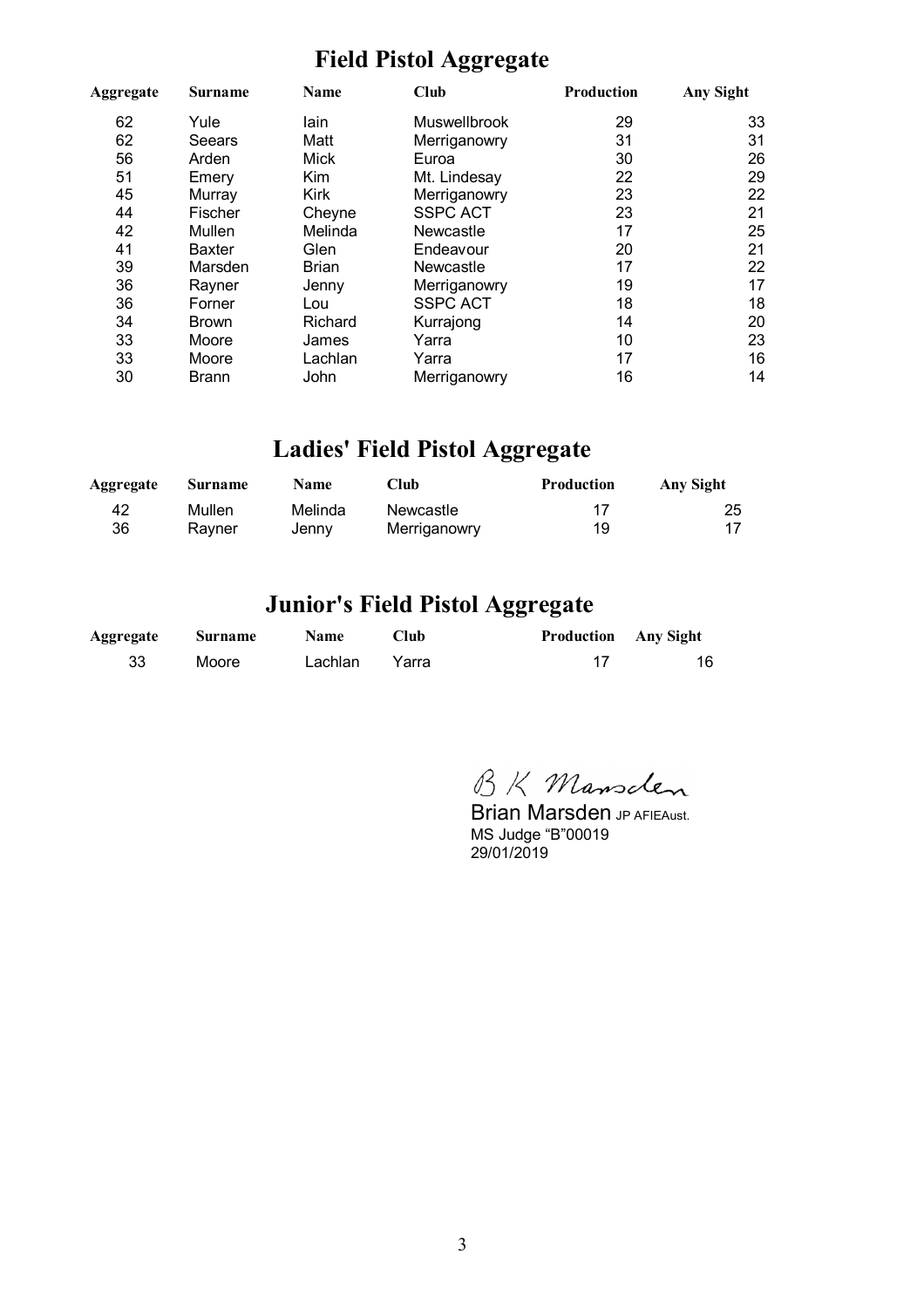| Tunii Thannan Oli Anii |                |                 |            |             |              |     |    |                |                   |    |
|------------------------|----------------|-----------------|------------|-------------|--------------|-----|----|----------------|-------------------|----|
| <b>Name</b>            | <b>Surname</b> | <b>Club</b>     |            | Grade Grade | <b>Total</b> | Top |    |                | Chic Pig Turk Ram |    |
| Kim                    | Emery          | Mt. Lindesay    | <b>INT</b> |             | 40           |     | 10 | 10             | 10                | 10 |
| lain                   | Yule           | Muswellbrook    | <b>INT</b> |             | 40           |     | 10 | 10             | 10                | 10 |
| <b>Mick</b>            | Arden          | Euroa           | <b>INT</b> |             | 39           |     | 10 | 10             | 9                 | 10 |
| Lou                    | Forner         | <b>SSPC ACT</b> | <b>INT</b> |             | 39           |     | 10 | 10             | 10                | 9  |
| Richard                | <b>Brown</b>   | Kurrajong       | <b>INT</b> |             | 36           |     | 10 | 10             | 8                 | 8  |
| Melinda                | Mullen         | Newcastle       | AAA        |             | 36           |     | 10 | 10             | 8                 | 8  |
| Matt                   | <b>Seears</b>  | Merriganowry    | <b>INT</b> |             | 36           |     | 10 | 10             | 8                 | 8  |
| Cheyne                 | Fischer        | <b>SSPC ACT</b> | <b>INT</b> |             | 36           |     | 10 | 10             | 9                 | 7  |
| James                  | Moore          | Yarra           | AAA        |             | 30           |     | 10 | $\overline{7}$ | 5                 | 8  |
| <b>Kirk</b>            | Murray         | Merriganowry    | <b>INT</b> |             | 28           |     | 9  | 9              | 5                 | 5  |
| Lachlan                | Moore          | Yarra           | AAA        |             | 26           |     | 7  | 9              | 4                 | 6  |
| <b>Brian</b>           | Marsden        | Newcastle       | AAA        |             | 25           |     | 9  | $6\phantom{1}$ | 4                 | 6  |
| Jenny                  | Rayner         | Merriganowry    | AAA        |             | 24           |     | 8  | 8              | 4                 | 4  |
| John                   | <b>Brann</b>   | Merriganowry    | <b>AAA</b> |             | 21           |     | 5  | 7              | 4                 | 5  |
| Gary                   | Slater         | Merriganowry    | AA         |             | 19           |     | 6  | 8              | $\overline{2}$    | 3  |
| Vince                  | Molluso        | Endeavour       | A          |             | 15           |     | 6  | $\overline{4}$ | 0                 | 5  |
| Glen                   | <b>Baxter</b>  | Endeavour       | AAA        |             | 9            |     | 7  | $\overline{2}$ | 0                 | 0  |
| Sam                    | Violi          | Endeavour       | AA         |             | 6            |     | 5  | 1              | 0                 | 0  |

#### **100m Production Off Gun**

#### **100m Revolver Off Gun**

| <b>Name</b>  | <b>Surname</b> | Club            | Grade<br>Grade | <b>Total</b><br>Top |                |                | Chic Pig Turk Ram |                |
|--------------|----------------|-----------------|----------------|---------------------|----------------|----------------|-------------------|----------------|
| Cheyne       | Fischer        | <b>SSPC ACT</b> | <b>INT</b>     | 39                  | 10             | 10             | 10                | 9              |
| <b>Mick</b>  | Arden          | Euroa           | <b>INT</b>     | 38                  | 10             | 10             | 10                | 8              |
| Kim          | Emery          | Mt. Lindesay    | <b>INT</b>     | 37                  | 10             | 10             | 8                 | 9              |
| Matt         | Seears         | Merriganowry    | <b>INT</b>     | 36                  | 10             | 10             | 8                 | 8              |
| Richard      | <b>Brown</b>   | Kurrajong       | <b>INT</b>     | 34                  | 10             | 8              | 9                 | 7              |
| James        | Moore          | Yarra           | AA             | 32                  | 8              | $\overline{7}$ | 8                 | 9              |
| Melinda      | Mullen         | Newcastle       | AAA            | 31                  | 10             | 8              | 6                 | 7              |
| lain         | Yule           | Muswellbrook    | <b>INT</b>     | 31                  | 10             | 8              | 7                 | 6              |
| Lou          | Forner         | <b>SSPC ACT</b> | <b>INT</b>     | 30                  | 10             | 9              | 5                 | 6              |
| Lachlan      | Moore          | Yarra           | Α              | 26                  | 9              | 4              | 7                 | 6              |
| <b>Brian</b> | Marsden        | Newcastle       | AAA            | 26                  | 7              | 7              | 8                 | 4              |
| Gary         | Slater         | Merriganowry    | AA             | 25                  | 7              | 7              | 5                 | 6              |
| John         | <b>Brann</b>   | Merriganowry    | AAA            | 24                  | 7              | 9              | 5                 | 3              |
| Glen         | <b>Baxter</b>  | Endeavour       | AAA            | 21                  | 10             | 7              | 3                 | 1              |
| Kirk         | Murray         | Merriganowry    | AA             | 17                  | 3              | 6              | 1                 | 7              |
| Jenny        | Rayner         | Merriganowry    | AA             | 15                  | 6              | 3              | $\overline{2}$    | 4              |
| Vince        | Molluso        | Endeavour       | A              | 6                   | $\overline{2}$ | $\overline{2}$ | 0                 | $\overline{2}$ |
| Sam          | Violi          | Endeavour       | AA             | 4                   | $\overline{2}$ | $\overline{2}$ | 0                 | 0              |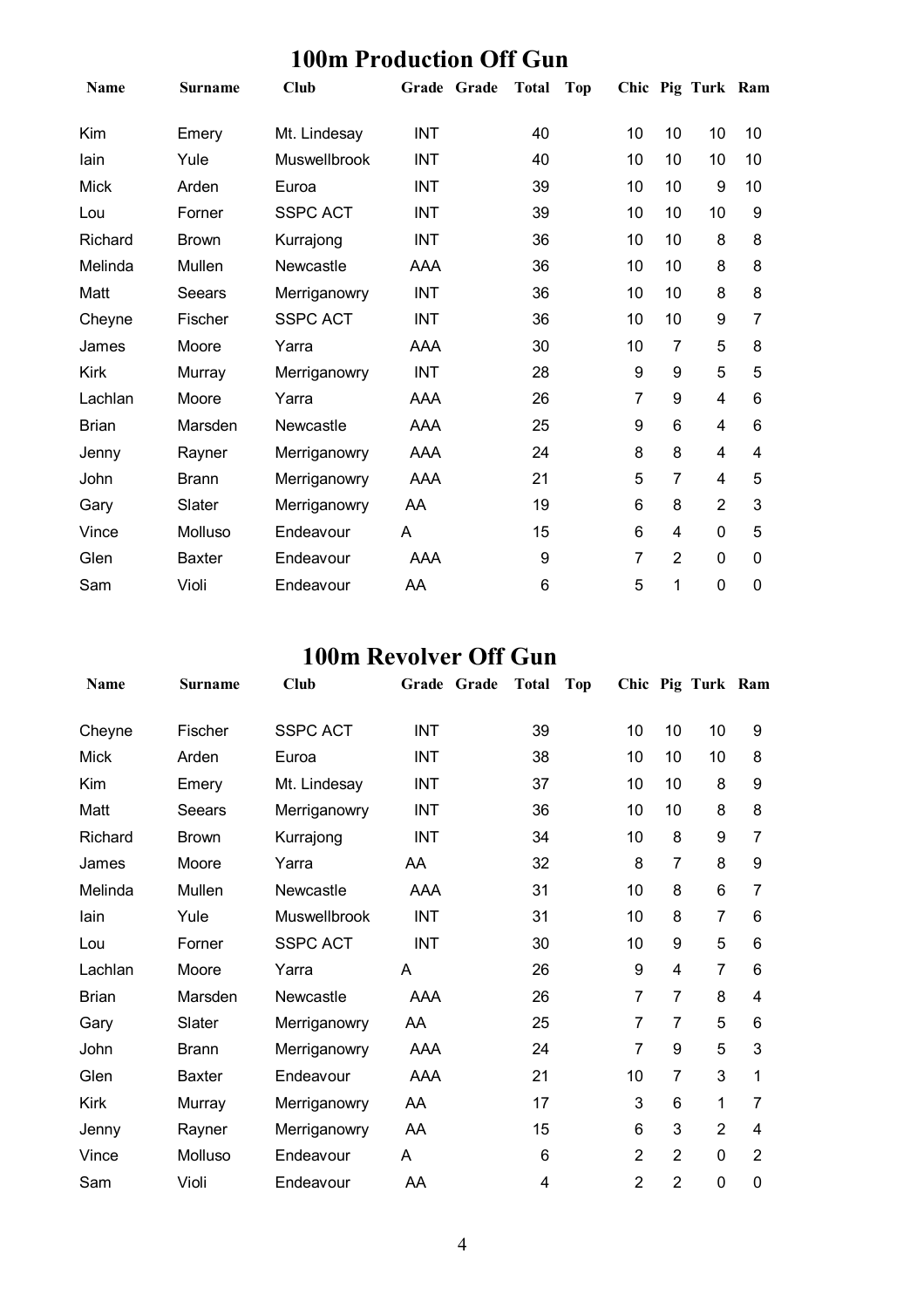| $100 \text{m}$ Dennami<br>$\mathbf{v}$ |                |                 |            |             |              |            |                  |                         |                   |                |
|----------------------------------------|----------------|-----------------|------------|-------------|--------------|------------|------------------|-------------------------|-------------------|----------------|
| <b>Name</b>                            | <b>Surname</b> | <b>Club</b>     |            | Grade Grade | <b>Total</b> | <b>Top</b> |                  |                         | Chic Pig Turk Ram |                |
| Matt                                   | Seears         | Merriganowry    | <b>INT</b> |             | 27           |            | $\boldsymbol{9}$ | 8                       | 3                 | 7              |
| lain                                   | Yule           | Muswellbrook    | <b>INT</b> |             | 25           |            | 10               | 5                       | 5                 | 5              |
| Glen                                   | <b>Baxter</b>  | Endeavour       | AAA        |             | 25           |            | $\boldsymbol{9}$ | $\overline{7}$          | 4                 | 5              |
| Kim                                    | Emery          | Mt. Lindesay    | <b>INT</b> |             | 25           |            | 8                | 8                       | 5                 | 4              |
| <b>Mick</b>                            | Arden          | Euroa           | AAA        |             | 24           |            | 8                | $\overline{\mathbf{4}}$ | 6                 | 6              |
| Cheyne                                 | Fischer        | <b>SSPC ACT</b> | AA         |             | 21           |            | 6                | $\overline{7}$          | 3                 | 5              |
| Kirk                                   | Murray         | Merriganowry    | AAA        |             | 20           |            | $\overline{7}$   | 5                       | 5                 | 3              |
| Melinda                                | Mullen         | Newcastle       | AAA        |             | 19           |            | $\overline{7}$   | $\overline{7}$          | 1                 | 4              |
| Richard                                | <b>Brown</b>   | Kurrajong       | AA         |             | 19           |            | 8                | 5                       | 4                 | $\overline{2}$ |
| <b>Brian</b>                           | Marsden        | Newcastle       | AAA        |             | 18           |            | 5                | 4                       | 4                 | 5              |
| Lachlan                                | Moore          | Yarra           | AA         |             | 17           |            | 6                | 7                       | $\overline{2}$    | $\overline{2}$ |
| John                                   | <b>Brann</b>   | Merriganowry    | AAA        |             | 17           |            | $\overline{7}$   | 4                       | 5                 | 1              |
| Lou                                    | Forner         | <b>SSPC ACT</b> | AAA        |             | 11           |            | 4                | $\overline{2}$          | $\overline{2}$    | 3              |
| Sam                                    | Violi          | Endeavour       | AA         |             | 11           |            | 4                | 4                       | 0                 | 3              |
| Jenny                                  | Rayner         | Merriganowry    | AA         |             | 10           |            | $\overline{2}$   | 4                       | $\overline{2}$    | $\overline{2}$ |
| Vince                                  | Molluso        | Endeavour       | A          |             | 8            |            | 4                | 0                       | 0                 | 4              |
| James                                  | Moore          | Yarra           | AA         |             | 7            |            | $\overline{2}$   | 4                       | 0                 | 1              |

#### **100m Standing Off Gun**

## **100m Unlimited Off Gun**

| <b>Name</b> | <b>Surname</b> | <b>Club</b>     | Grade      | <b>Grade TotalTop Gun Chick</b> |                |    | Pig Turk Ram   |                |
|-------------|----------------|-----------------|------------|---------------------------------|----------------|----|----------------|----------------|
| Matt        | Seears         | Merriganowry    | <b>INT</b> | 36                              | 10             | 10 | 8              | 8              |
| lain        | Yule           | Muswellbrook    | AAA        | 34                              | 10             | 10 | 7              | 7              |
| Kim         | Emery          | Mt. Lindesay    | <b>INT</b> | 31                              | 10             | 10 | 5              | 6              |
| <b>Mick</b> | Arden          | Euroa           | AAA        | 30                              | 9              | 7  | 6              | 8              |
| Cheyne      | Fischer        | <b>SSPC ACT</b> | <b>AAA</b> | 30                              | 8              | 10 | $\overline{7}$ | 5              |
| Lou         | Forner         | <b>SSPC ACT</b> | AA         | 27                              | 8              | 9  | 6              | 4              |
| Richard     | <b>Brown</b>   | Kurrajong       | AAA        | 25                              | 8              | 8  | 4              | 5              |
| Melinda     | Mullen         | Newcastle       | AA         | 24                              | 9              | 6  | 4              | 5              |
| Lachlan     | Moore          | Yarra           | AA         | 17                              | 5              | 9  | $\overline{2}$ | 1              |
| John        | <b>Brann</b>   | Merriganowry    | AA         | 15                              | 6              | 4  | $\overline{2}$ | 3              |
| Jenny       | Rayner         | Merriganowry    | AA         | 15                              | 5              | 5  | 3              | $\overline{2}$ |
| James       | Moore          | Yarra           | AA         | 13                              | $\overline{2}$ | 4  | 0              | 7              |
| Kirk        | Murray         | Merriganowry    | AA         | 11                              | 6              | 4  | 0              | 1              |
| Vince       | Molluso        | Endeavour       | B          | 3                               | 1              | 0  | $\overline{2}$ | $\mathbf 0$    |
| Sam         | Violi          | Endeavour       | B          | 3                               | 1              | 1  | 1              | 0              |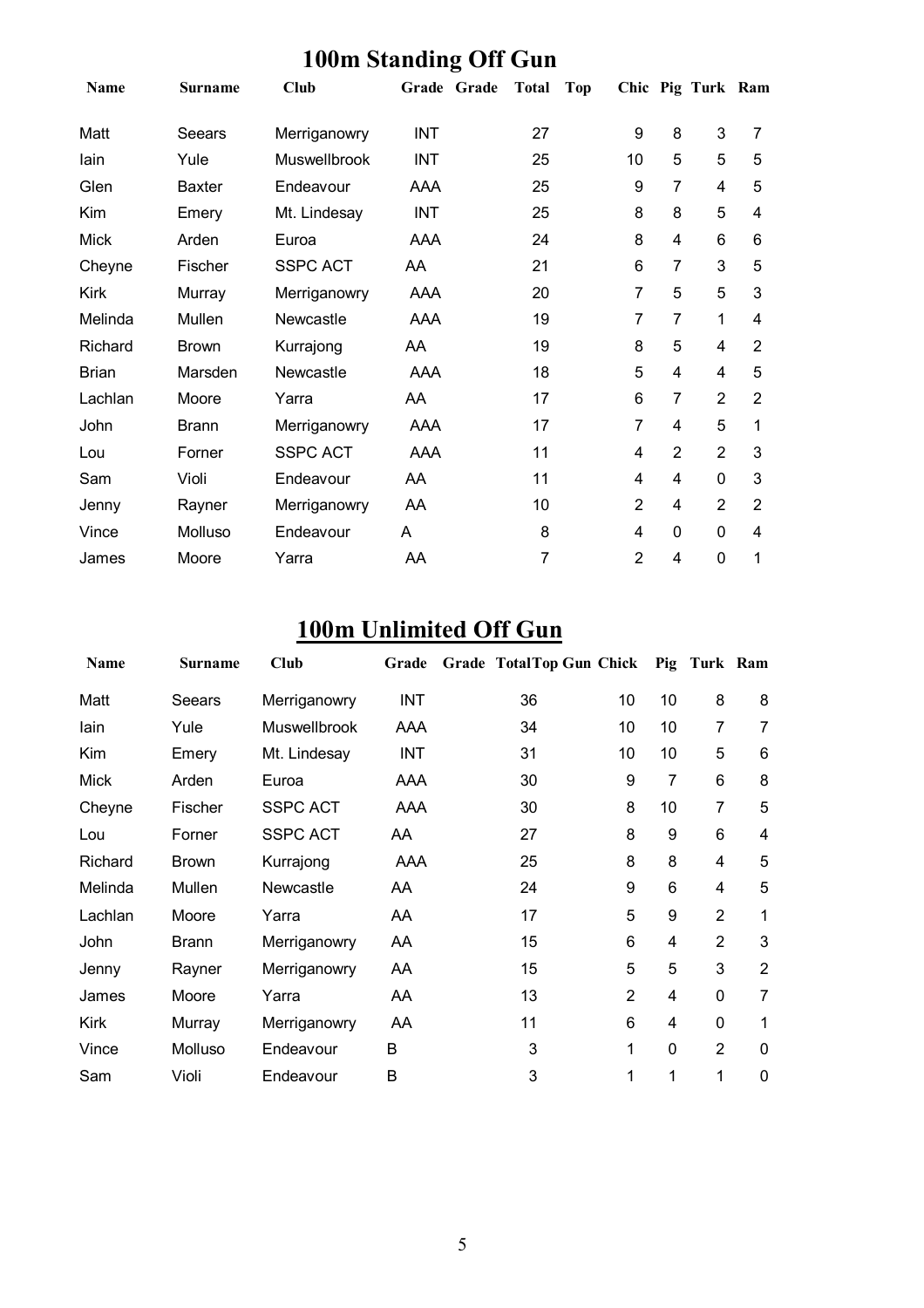## **Field Pistol Production Off Gun**

| <b>Name</b>  | <b>Surname</b> | Club                | Grade Grade | <b>Total</b> | Top            |                | Chic Pig Turk Ram |                |
|--------------|----------------|---------------------|-------------|--------------|----------------|----------------|-------------------|----------------|
| Matt         | Seears         | Merriganowry        | <b>INT</b>  | 31           | 10             | 8              | 8                 | 5              |
| Mick         | Arden          | Euroa               | INT         | 30           | 8              | 8              | 9                 | 5              |
| lain         | Yule           | <b>Muswellbrook</b> | <b>INT</b>  | 29           | 10             | 8              | 4                 | 7              |
| Cheyne       | Fischer        | <b>SSPC ACT</b>     | AA          | 23           | 6              | 6              | 5                 | 6              |
| <b>Kirk</b>  | Murray         | Merriganowry        | <b>AAA</b>  | 23           | 5              | $\overline{7}$ | 6                 | 5              |
| Kim          | Emery          | Mt. Lindesay        | <b>INT</b>  | 22           | $6\phantom{1}$ | 8              | 4                 | 4              |
| Glen         | <b>Baxter</b>  | Endeavour           | AA          | 20           | 5              | 7              | 3                 | 5              |
| Jenny        | Rayner         | Merriganowry        | AA          | 19           | 6              | 6              | 3                 | 4              |
| Lou          | Forner         | <b>SSPC ACT</b>     | <b>AAA</b>  | 18           | 7              | 7              | $\overline{2}$    | $\overline{2}$ |
| <b>Brian</b> | Marsden        | Newcastle           | <b>AAA</b>  | 17           | $6\phantom{1}$ | 8              | 4                 | 5              |
| Melinda      | Mullen         | Newcastle           | <b>AAA</b>  | 17           | 5              | 4              | 4                 | 4              |
| Lachlan      | Moore          | Yarra               | AA          | 17           | $6\phantom{1}$ | 6              | 3                 | $\overline{2}$ |
| John         | <b>Brann</b>   | Merriganowry        | <b>AAA</b>  | 16           | 5              | 5              | $\overline{2}$    | 4              |
| Richard      | <b>Brown</b>   | Kurrajong           | AA          | 14           | 5              | 3              | $\overline{2}$    | 4              |
| James        | Moore          | Yarra               | AAA         | 10           | 3              | 4              | 1                 | $\overline{2}$ |

## **Field Pistol Any Sight Off Gun**

| <b>Name</b>  | <b>Surname</b> | <b>Club</b>     | Grade Grade | <b>Total</b> | Top |    |                | Chic Pig Turk Ram |   |
|--------------|----------------|-----------------|-------------|--------------|-----|----|----------------|-------------------|---|
| lain         | Yule           | Muswellbrook    | <b>INT</b>  | 33           |     | 10 | 10             | 6                 | 7 |
| Matt         | Seears         | Merriganowry    | INT         | 31           |     | 10 | 10             | $\overline{7}$    | 4 |
| Kim          | Emery          | Mt. Lindesay    | INT         | 29           |     | 9  | 6              | 6                 | 8 |
| <b>Mick</b>  | Arden          | Euroa           | AAA         | 26           |     | 8  | $\overline{7}$ | 5                 | 6 |
| Melinda      | Mullen         | Newcastle       | AAA         | 25           |     | 8  | 5              | 4                 | 8 |
| James        | Moore          | Yarra           | AA          | 23           |     | 7  | 6              | 4                 | 6 |
| <b>Kirk</b>  | Murray         | Merriganowry    | AA          | 22           |     | 5  | 5              | 5                 | 7 |
| <b>Brian</b> | Marsden        | Newcastle       | AAA         | 22           |     | 6  | $\overline{7}$ | 3                 | 6 |
| Glen         | <b>Baxter</b>  | Endeavour       | AA          | 21           |     | 6  | $\overline{7}$ | 4                 | 4 |
| Cheyne       | Fischer        | <b>SSPC ACT</b> | A           | 21           |     | 9  | 5              | 3                 | 4 |
| Richard      | <b>Brown</b>   | Kurrajong       | AA          | 20           |     | 5  | 6              | 5                 | 4 |
| Lou          | Forner         | <b>SSPC ACT</b> | AA          | 18           |     | 7  | 3              | 3                 | 5 |
| Jenny        | Rayner         | Merriganowry    | AA          | 17           |     | 5  | 5              | 3                 | 4 |
| Lachlan      | Moore          | Yarra           | A           | 16           |     | 7  | 5              | 1                 | 3 |
| John         | <b>Brann</b>   | Merriganowry    | AA          | 14           |     | 6  | 2              | 3                 | 3 |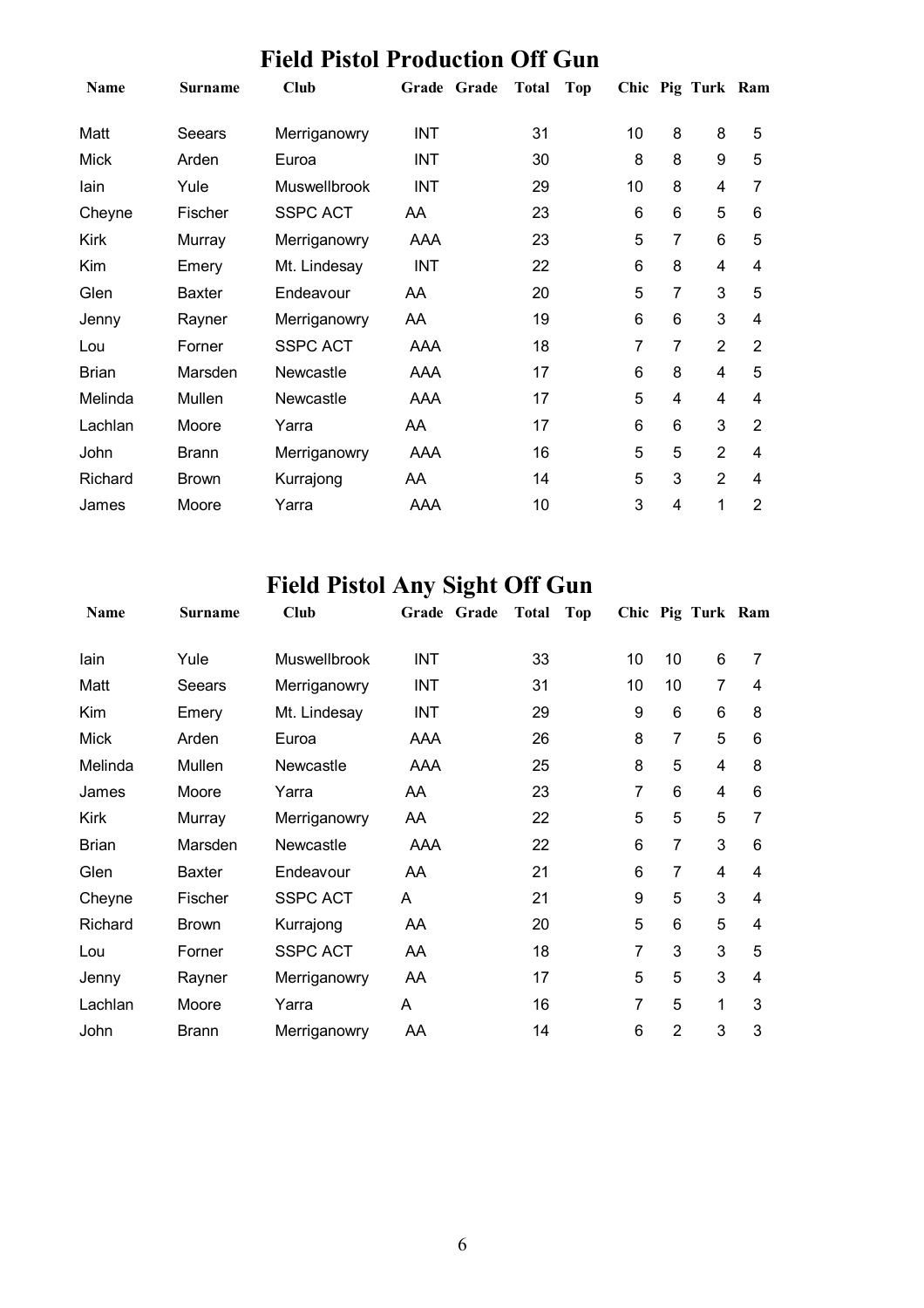## **100m Production**

| Name         |            | <b>Surname</b> | <b>Club</b>     | Grade Total Shoot |                 | Chick            | Pig            | Turk Ram                |                |
|--------------|------------|----------------|-----------------|-------------------|-----------------|------------------|----------------|-------------------------|----------------|
| Grade        | <b>INT</b> |                |                 |                   |                 |                  |                |                         |                |
| Kim          |            | Emery          | Mt. Lindesay    |                   | 40              | 10               | 10             | 10                      | 10             |
| lain         |            | Yule           | Muswellbrook    |                   | 40              | 10               | 10             | 10                      | 10             |
| <b>Mick</b>  |            | Arden          | Euroa           |                   | 39              | 10               | 10             | 9                       | 10             |
| Lou          |            | Forner         | <b>SSPC ACT</b> |                   | 39              | 10               | 10             | 10                      | 9              |
| Richard      |            | <b>Brown</b>   | Kurrajong       |                   | 36              | 10               | 10             | 8                       | 8              |
| Matt         |            | Seears         | Merriganowry    |                   | 36              | 10               | 10             | 8                       | 8              |
| Cheyne       |            | Fischer        | <b>SSPC ACT</b> |                   | 36              | 10               | 10             | 9                       | $\overline{7}$ |
| <b>Kirk</b>  |            | Murray         | Merriganowry    |                   | 28              | 9                | 9              | 5                       | 5              |
| Grade        | <b>AAA</b> |                |                 |                   |                 |                  |                |                         |                |
| Melinda      |            | Mullen         | Newcastle       |                   | 36              | 10               | 10             | 8                       | 8              |
| James        |            | Moore          | Yarra           |                   | 30              | 10               | $\overline{7}$ | 5                       | 8              |
| Lachlan      |            | Moore          | Yarra           |                   | 26              | $\overline{7}$   | 9              | $\overline{\mathbf{4}}$ | 6              |
| <b>Brian</b> |            | Marsden        | Newcastle       |                   | 25              | $\boldsymbol{9}$ | 6              | $\overline{\mathbf{4}}$ | 6              |
| Jenny        |            | Rayner         | Merriganowry    |                   | 24              | 8                | 8              | $\overline{\mathbf{4}}$ | 4              |
| John         |            | <b>Brann</b>   | Merriganowry    |                   | 21              | 5                | $\overline{7}$ | 4                       | 5              |
| Glen         |            | <b>Baxter</b>  | Endeavour       |                   | 9               | $\overline{7}$   | $\overline{2}$ | $\mathbf 0$             | $\mathbf 0$    |
| Grade        | AA         |                |                 |                   |                 |                  |                |                         |                |
| Gary         |            | Slater         | Merriganowry    |                   | 19              | 6                | 8              | $\boldsymbol{2}$        | 3              |
| Sam          |            | Violi          | Endeavour       |                   | $6\phantom{1}6$ | 5                | $\mathbf 1$    | $\overline{0}$          | $\mathbf 0$    |
| Grade        | A          |                |                 |                   |                 |                  |                |                         |                |
| Vince        |            | Molluso        | Endeavour       |                   | 15              | 6                | 4              | $\mathbf 0$             | 5              |

### **100m Revolver**

| <b>Name</b>  | <b>Surname</b> | Club                | Grade Total Shoot | Chick | Pig | Turk Ram |   |
|--------------|----------------|---------------------|-------------------|-------|-----|----------|---|
| Grade        | INT            |                     |                   |       |     |          |   |
| Cheyne       | Fischer        | <b>SSPC ACT</b>     | 39                | 10    | 10  | 10       | 9 |
| <b>Mick</b>  | Arden          | Euroa               | 38                | 10    | 10  | 10       | 8 |
| Kim          | Emery          | Mt. Lindesay        | 37                | 10    | 10  | 8        | 9 |
| Matt         | Seears         | Merriganowry        | 36                | 10    | 10  | 8        | 8 |
| Richard      | <b>Brown</b>   | Kurrajong           | 34                | 10    | 8   | 9        | 7 |
| lain         | Yule           | <b>Muswellbrook</b> | 31                | 10    | 8   | 7        | 6 |
| Lou          | Forner         | <b>SSPC ACT</b>     | 30                | 10    | 9   | 5        | 6 |
| Grade        | AAA            |                     |                   |       |     |          |   |
| Melinda      | Mullen         | Newcastle           | 31                | 10    | 8   | 6        | 7 |
| <b>Brian</b> | Marsden        | Newcastle           | 26                | 7     | 7   | 8        | 4 |
| John         | <b>Brann</b>   | Merriganowry        | 24                | 7     | 9   | 5        | 3 |
| Glen         | <b>Baxter</b>  | Endeavour           | 21                | 10    | 7   | 3        | 1 |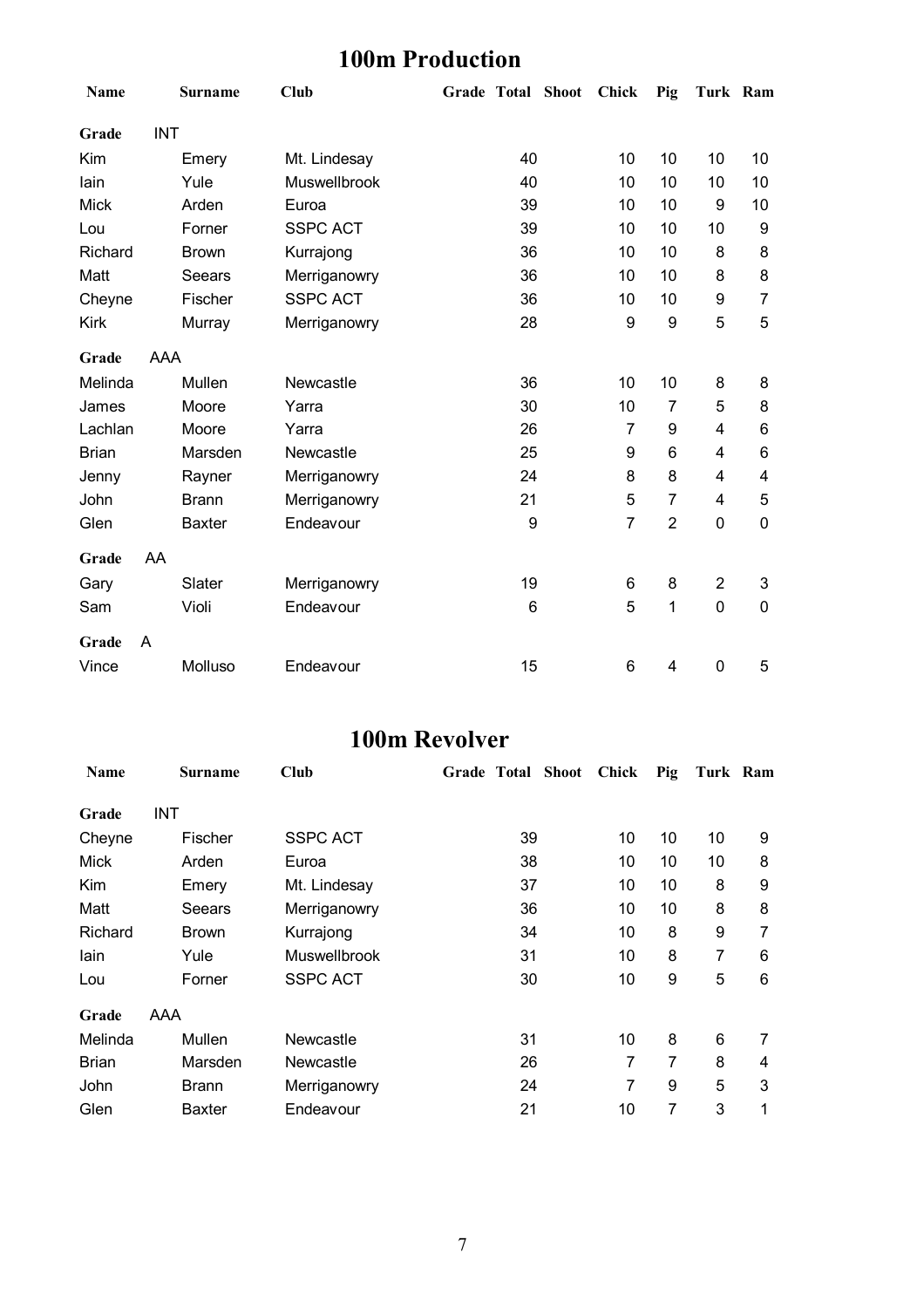| Grade   | AA |         |              |    |                |   |   |   |
|---------|----|---------|--------------|----|----------------|---|---|---|
| James   |    | Moore   | Yarra        | 32 | 8              | 7 | 8 | 9 |
| Gary    |    | Slater  | Merriganowry | 25 |                |   | 5 | 6 |
| Kirk    |    | Murray  | Merriganowry | 17 | 3              | 6 | 1 | 7 |
| Jenny   |    | Rayner  | Merriganowry | 15 | 6              | 3 | 2 | 4 |
| Sam     |    | Violi   | Endeavour    | 4  | 2              | 2 | 0 | 0 |
| Grade   | A  |         |              |    |                |   |   |   |
| Lachlan |    | Moore   | Yarra        | 26 | 9              | 4 |   | 6 |
| Vince   |    | Molluso | Endeavour    | 6  | $\overline{2}$ | 2 | 0 | 2 |

## **100m Standing**

| Name         |            | <b>Surname</b> | <b>Club</b>     | Grade Total Shoot | Chick          | Pig                     | Turk Ram       |                           |
|--------------|------------|----------------|-----------------|-------------------|----------------|-------------------------|----------------|---------------------------|
| Grade        | <b>INT</b> |                |                 |                   |                |                         |                |                           |
| Matt         |            | Seears         | Merriganowry    | 27                | 9              | 8                       | 3              | 7                         |
| lain         |            | Yule           | Muswellbrook    | 25                | 10             | 5                       | 5              | 5                         |
| Kim          |            | Emery          | Mt. Lindesay    | 25                | 8              | 8                       | 5              | 4                         |
| Grade        | AAA        |                |                 |                   |                |                         |                |                           |
| Glen         |            | <b>Baxter</b>  | Endeavour       | 25                | 9              | 7                       | 4              | 5                         |
| <b>Mick</b>  |            | Arden          | Euroa           | 24                | 8              | 4                       | 6              | 6                         |
| <b>Kirk</b>  |            | Murray         | Merriganowry    | 20                | $\overline{7}$ | 5                       | 5              | 3                         |
| Melinda      |            | Mullen         | Newcastle       | 19                | $\overline{7}$ | $\overline{7}$          | 1              | 4                         |
| <b>Brian</b> |            | Marsden        | Newcastle       | 18                | 5              | $\overline{4}$          | 4              | 5                         |
| John         |            | <b>Brann</b>   | Merriganowry    | 17                | $\overline{7}$ | 4                       | 5              | 1                         |
| Lou          |            | Forner         | <b>SSPC ACT</b> | 11                | 4              | $\overline{2}$          | $\overline{2}$ | 3                         |
| Grade        | AA         |                |                 |                   |                |                         |                |                           |
| Cheyne       |            | Fischer        | <b>SSPC ACT</b> | 21                | 6              | $\overline{7}$          | 3              | 5                         |
| Richard      |            | <b>Brown</b>   | Kurrajong       | 19                | 8              | 5                       | 4              | $\boldsymbol{2}$          |
| Lachlan      |            | Moore          | Yarra           | 17                | 6              | 7                       | $\overline{2}$ | $\overline{2}$            |
| Sam          |            | Violi          | Endeavour       | 11                | 4              | 4                       | 0              | $\ensuremath{\mathsf{3}}$ |
| Jenny        |            | Rayner         | Merriganowry    | 10                | $\overline{2}$ | 4                       | $\overline{2}$ | $\overline{2}$            |
| James        |            | Moore          | Yarra           | $\overline{7}$    | $\overline{2}$ | $\overline{\mathbf{4}}$ | $\pmb{0}$      | 1                         |
| Grade        | A          |                |                 |                   |                |                         |                |                           |
| Vince        |            | Molluso        | Endeavour       | 8                 | 4              | 0                       | 0              | 4                         |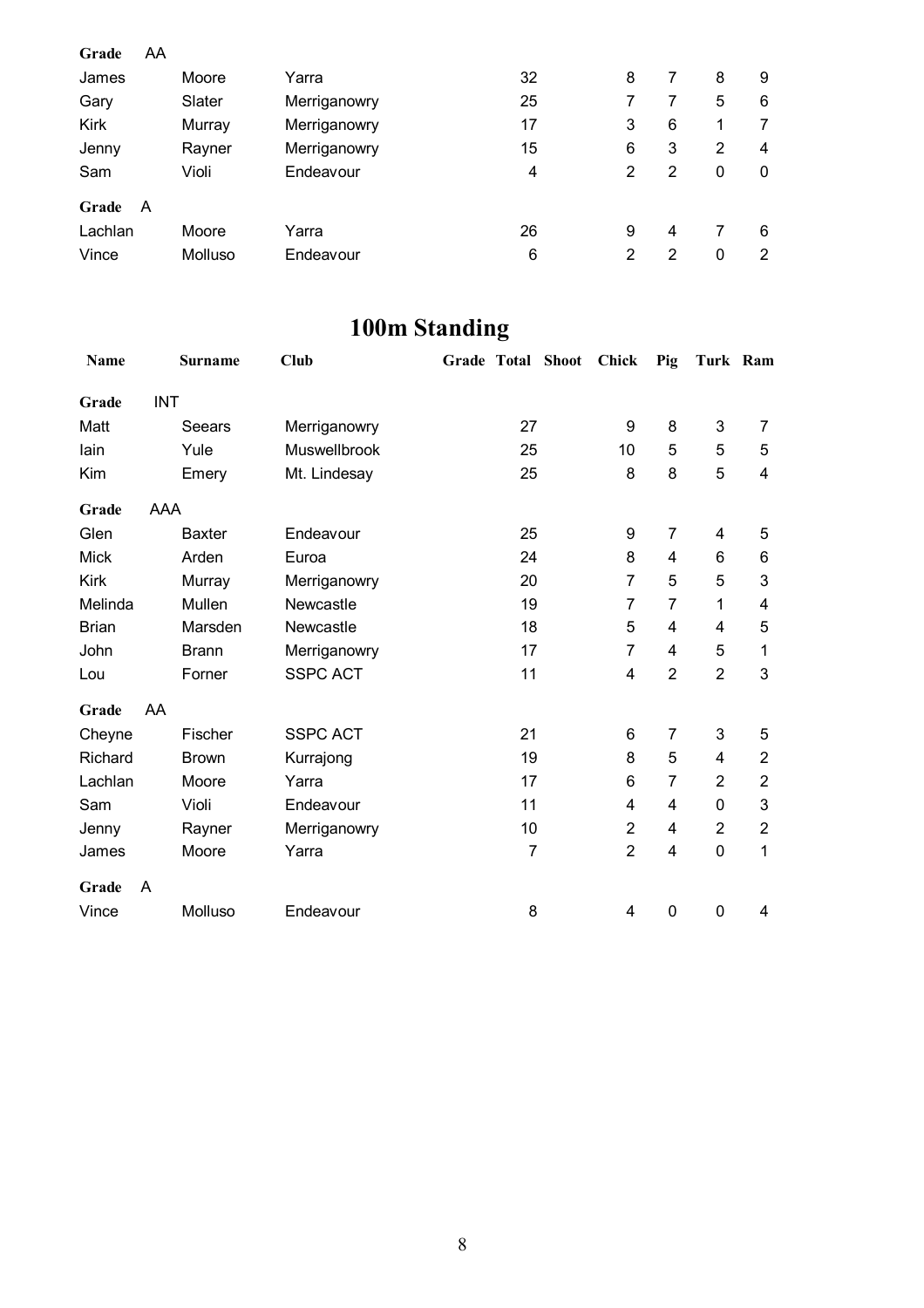### **100m Unlimited**

| <b>Name</b> | <b>Surname</b> | Club            | Grade Total |    | <b>Shoot</b> | <b>Chick</b>   |                | Pig Turk Ram   |                |
|-------------|----------------|-----------------|-------------|----|--------------|----------------|----------------|----------------|----------------|
| Grade       | <b>INT</b>     |                 |             |    |              |                |                |                |                |
| Matt        | Seears         | Merriganowry    |             | 36 |              | 10             | 10             | 8              | 8              |
| Kim         | Emery          | Mt. Lindesay    |             | 31 |              | 10             | 10             | 5              | $\,6\,$        |
| Grade       | AAA            |                 |             |    |              |                |                |                |                |
| lain        | Yule           | Muswellbrook    |             | 34 |              | 10             | 10             | 7              | 7              |
| <b>Mick</b> | Arden          | Euroa           |             | 30 |              | 9              | $\overline{7}$ | 6              | 8              |
| Cheyne      | Fischer        | <b>SSPC ACT</b> |             | 30 |              | 8              | 10             | 7              | 5              |
| Richard     | <b>Brown</b>   | Kurrajong       |             | 25 |              | 8              | 8              | 4              | 5              |
| Grade       | AA             |                 |             |    |              |                |                |                |                |
| Lou         | Forner         | <b>SSPC ACT</b> |             | 27 |              | 8              | 9              | 6              | 4              |
| Melinda     | Mullen         | Newcastle       |             | 24 |              | 9              | 6              | 4              | 5              |
| Lachlan     | Moore          | Yarra           |             | 17 |              | 5              | 9              | $\overline{2}$ | 1              |
| John        | <b>Brann</b>   | Merriganowry    |             | 15 |              | 6              | 4              | $\overline{2}$ | 3              |
| Jenny       | Rayner         | Merriganowry    |             | 15 |              | 5              | 5              | 3              | $\overline{2}$ |
| James       | Moore          | Yarra           |             | 13 |              | $\overline{2}$ | 4              | $\pmb{0}$      | 7              |
| <b>Kirk</b> | Murray         | Merriganowry    |             | 11 |              | 6              | 4              | $\pmb{0}$      | 1              |
| Grade       | B              |                 |             |    |              |                |                |                |                |
| Vince       | Molluso        | Endeavour       |             | 3  |              | 1              | $\mathbf 0$    | $\overline{2}$ | 0              |
| Sam         | Violi          | Endeavour       |             | 3  |              | 1              | 1              | 1              | $\mathbf 0$    |

### **Field Pistol Production**

| <b>Name</b>  |            | <b>Surname</b> | <b>Club</b>     | Grade Total Shoot | <b>Chick</b> | Pig                     | Turk Ram       |                |
|--------------|------------|----------------|-----------------|-------------------|--------------|-------------------------|----------------|----------------|
| Grade        | <b>INT</b> |                |                 |                   |              |                         |                |                |
| Matt         |            | Seears         | Merriganowry    | 31                | 10           | 8                       | 8              | 5              |
| <b>Mick</b>  |            | Arden          | Euroa           | 30                | 8            | 8                       | 9              | 5              |
| lain         |            | Yule           | Muswellbrook    | 29                | 10           | 8                       | 4              | 7              |
| Kim          |            | Emery          | Mt. Lindesay    | 22                | 6            | 8                       | 4              | 4              |
| Grade        | AAA        |                |                 |                   |              |                         |                |                |
| <b>Kirk</b>  |            | Murray         | Merriganowry    | 23                | 5            | $\overline{7}$          | 6              | 5              |
| Lou          |            | Forner         | <b>SSPC ACT</b> | 18                | 7            | 7                       | $\overline{2}$ | $\overline{2}$ |
| <b>Brian</b> |            | Marsden        | Newcastle       | 17                | 6            | 8                       | 4              | 5              |
| Melinda      |            | Mullen         | Newcastle       | 17                | 5            | 4                       | 4              | 4              |
| John         |            | <b>Brann</b>   | Merriganowry    | 16                | 5            | 5                       | $\overline{2}$ | 4              |
| James        |            | Moore          | Yarra           | 10                | 3            | $\overline{\mathbf{4}}$ | 1              | $\overline{2}$ |
| Grade        | AA         |                |                 |                   |              |                         |                |                |
| Cheyne       |            | Fischer        | <b>SSPC ACT</b> | 23                | 6            | 6                       | 5              | 6              |
| Glen         |            | <b>Baxter</b>  | Endeavour       | 20                | 5            | 7                       | 3              | 5              |
| Jenny        |            | Rayner         | Merriganowry    | 19                | 6            | 6                       | 3              | 4              |
| Lachlan      |            | Moore          | Yarra           | 17                | 6            | 6                       | 3              | $\overline{2}$ |
| Richard      |            | <b>Brown</b>   | Kurrajong       | 14                | 5            | 3                       | $\overline{2}$ | 4              |